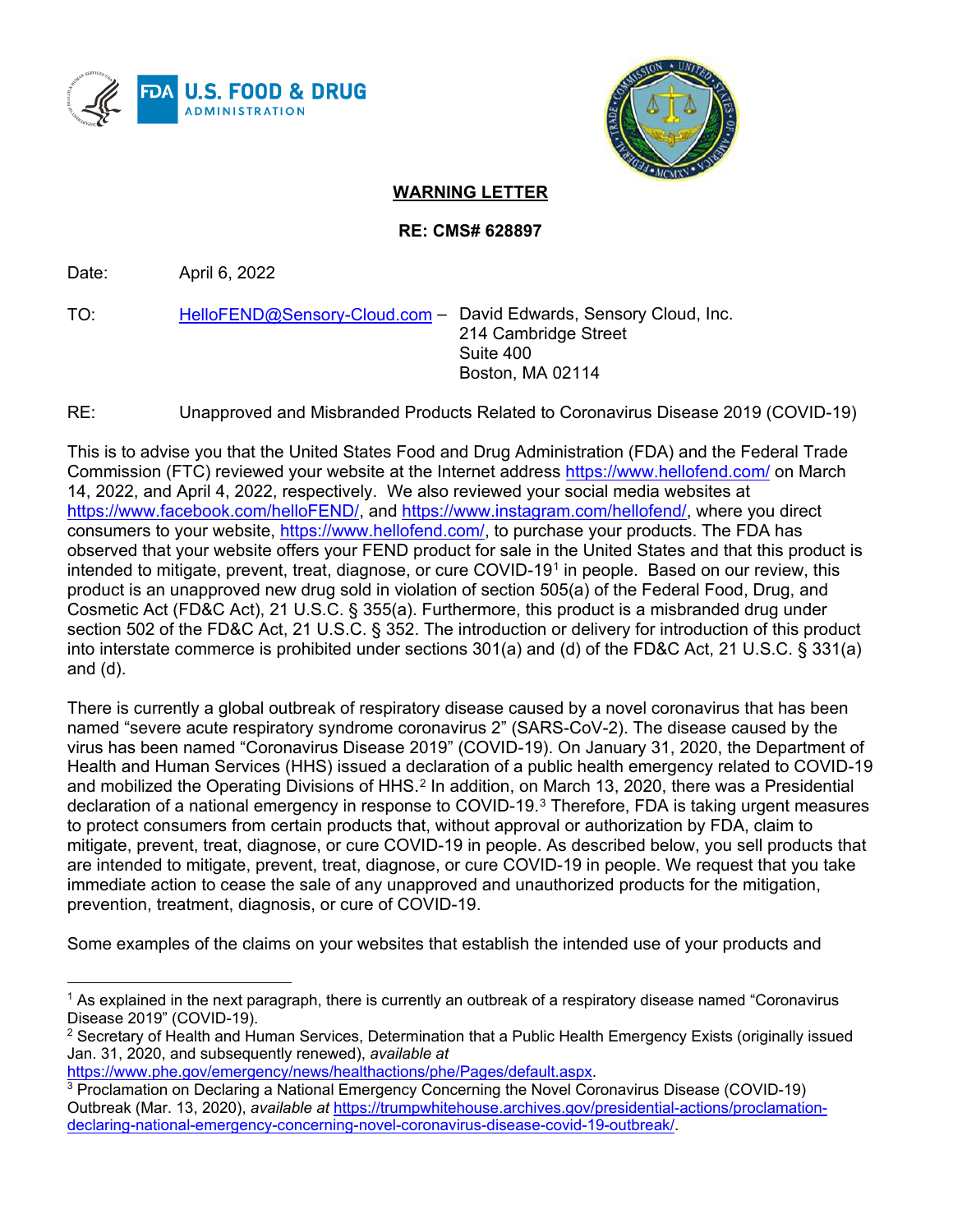misleadingly represent them as safe and/or effective for the treatment or prevention of COVID-19 include:

- "THIS NASAL MISTER IS A PROMISING TOOL TO BATTLE COVID-19 . . .
	- With a squeeze of the device, a fine mist sprays in front of my nose. I inhale deeply, and feel the dry air of fall give way to a stream of moisture. It's a pleasant sensation for anyone who has trouble breathing as temperatures get cold. As a bonus? A Harvard study demonstrates it may have a protective effect against airborne viruses like COVID-19—similar to wearing a cotton mask.

For the next four to five hours, I'll breathe out 50% fewer respiratory droplets that could carry disease and make other people sick. Meanwhile, any bad droplets I breathe in should be less likely to make their way down to my lungs, where COVID-19 does its worst damage." [from your webpage [https://www.hellofend.com/blogs/news/this-nasal-mister-is-a-promising-tool-to-battle](https://www.hellofend.com/blogs/news/this-nasal-mister-is-a-promising-tool-to-battle-covid-19)[covid-19\]](https://www.hellofend.com/blogs/news/this-nasal-mister-is-a-promising-tool-to-battle-covid-19)

- "A SPRAY A DAY COULD KEEP COVID AWAY . . . [broken image icon] nasal spray FEND new product COVID-19" [from your webpage [https://www.hellofend.com/blogs/news/a-spray-a-day-could-keep-covid-away\]](https://www.hellofend.com/blogs/news/a-spray-a-day-could-keep-covid-away)
- "HOLIDAY GIFT GUIDE 2020: THE BEST GIFTS FOR TRAVELING SAFELY DURING THE TIME OF COVID-19...

In fact, the most important - and welcome - gifts you can give travelers right now are items that will reduce their risk of contracting Covid-19 . . .

FEND Nasal Hygiene System [URL] . . .

Designed by top aerosol scientist and former Harvard University professor David Edwards, FEND cleans the nasal passages by deep inhalation of a salty mist, generated by a hand-held mister device. It's scientifically proven to suppress aerosol droplets during exhalation for up to six hours, which is the average length of a cross-country flight. FEND also reduces the submicron droplets that are not captured by masks and linger in indoor environments like airplanes. It's safe to use as often as you want, and it will let you breathe easier—and healthier—during these scary times." [from your webpage [https://www.hellofend.com/blogs/news/holiday-gift-guide-2020-the-best-gifts](https://www.hellofend.com/blogs/news/holiday-gift-guide-2020-the-best-gifts-for-traveling-safely-during-the-time-of-covid-19)[for-traveling-safely-during-the-time-of-covid-19.](https://www.hellofend.com/blogs/news/holiday-gift-guide-2020-the-best-gifts-for-traveling-safely-during-the-time-of-covid-19) This is also posted in part on your December 17, 2021 post on your social media webpage [https://www.instagram.com/hellofend/\]](https://www.instagram.com/hellofend/)

• "GRCC HOSTS STUDY OF SPRAY THAT AIMS TO SLOW VIRUS SPREAD . . . Second-year Grand Rapids Community College student Sherry Sokolowski is out to help prove a breath of saltwater can help fend off COVID-19.

'I think it's amazing that this right here in Grand Rapids and that I as a student get to be a part of this,' Sokolowski said of a test trial for an over-the-counter spray designed to slow the spread of COVID-19.

The product, called FEND, was designed by former Harvard researcher David Edwards, an aerosol scientist." [from your webpage [https://www.hellofend.com/blogs/news/grcc-hosts-study-of-spray](https://www.hellofend.com/blogs/news/grcc-hosts-study-of-spray-that-aims-to-slow-virus-spread)[that-aims-to-slow-virus-spread\]](https://www.hellofend.com/blogs/news/grcc-hosts-study-of-spray-that-aims-to-slow-virus-spread)

• "I TESTED A HARVARD-DESIGNED NASAL SPRAY TO HELP STOP THE SPREAD OF COVID- $19...$ 

But having talked to the Harvard scientist David Edwards who created this system, dubbed the FEND, I overcome my personal embarrassment. Because if it works as intended, this invention is groundbreaking. Edwards claims that if you take just two puffs with his device, you reduce your chance of exhaling COVID-19-filled droplets by 99% for six hours—which he validated over a series of studies with 92 people. In theory, it should make your own nose and throat more resistant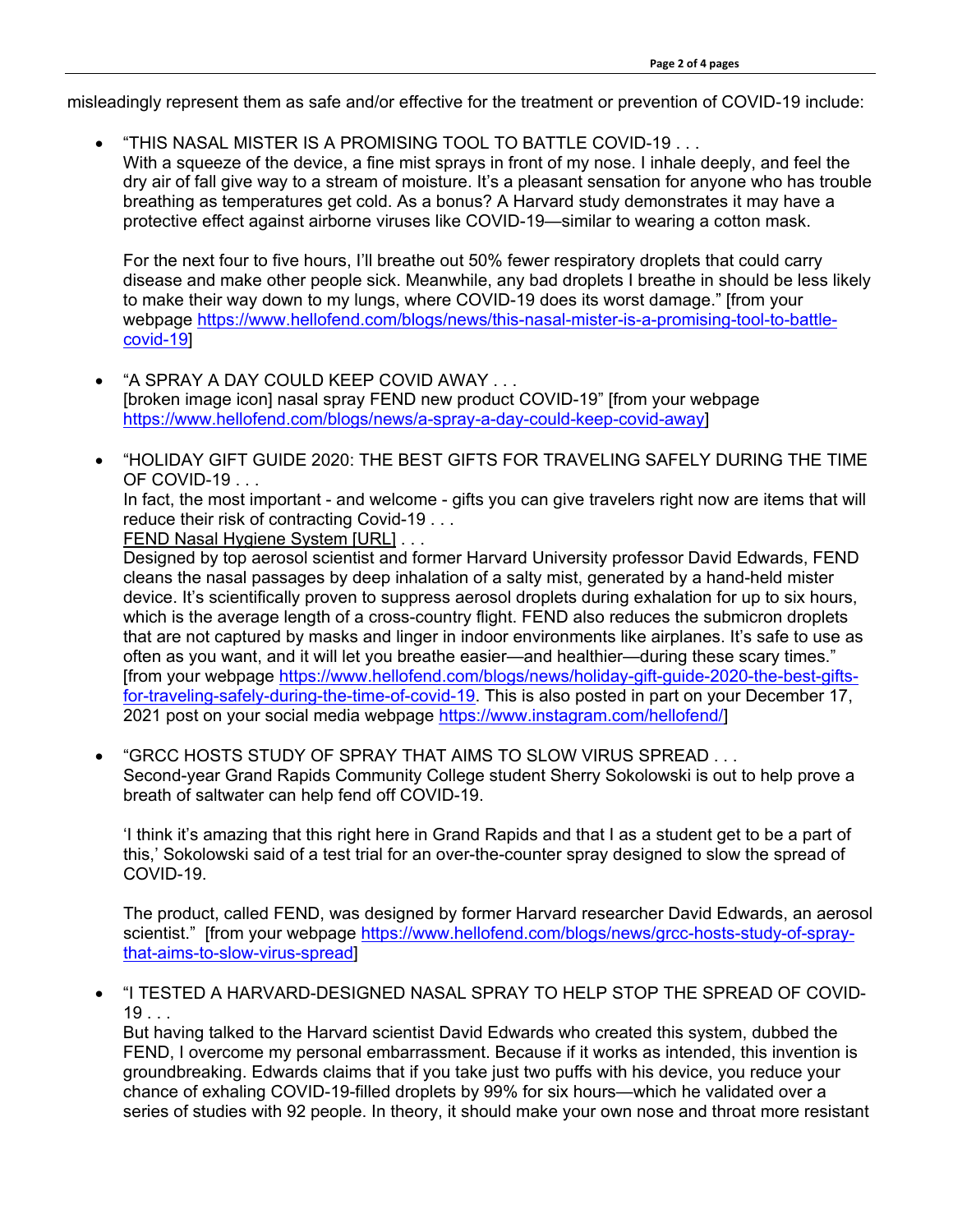to contracting COVID-19, too, by turning your throat into a sticky fly trap for the virus to keep it out of your lungs.

So I tilt my head back, and the device fires mist into the air. I breathe in deeply through my nose and—to my surprise, I actually do feel different within moments." [from your webpage [https://www.hellofend.com/blogs/news/i-tested-a-harvard-designed-nasal-spray-to-help-stop-the](https://www.hellofend.com/blogs/news/i-tested-a-harvard-designed-nasal-spray-to-help-stop-the-spread-of-covid-19)[spread-of-covid-19\]](https://www.hellofend.com/blogs/news/i-tested-a-harvard-designed-nasal-spray-to-help-stop-the-spread-of-covid-19)

• "We're thrilled to have been featured in Fast Company's latest. Take a look at what they have to say about the new, award-winning FEND design. FASTCOMPANY.COM This \$13 nasal mister is a promising tool to battle COVID-19." [from a November 2, 2021 post on your social media webpage [https://www.facebook.com/helloFEND/\]](https://www.facebook.com/helloFEND/)

You should take immediate action to address the violations cited in this letter. This letter is not meant to be an all-inclusive list of violations that exist in connection with your products or operations. It is your responsibility to ensure that the products you sell are in compliance with the FD&C Act and FDA's implementing regulations. We advise you to review your websites, product labels, and other labeling and promotional materials to ensure that you are not misleadingly representing your products as safe and effective for a COVID-19-related use for which they have not been approved by FDA and that you do not make claims that misbrand the products in violation of the FD&C Act. **Within 48 hours, please send an email to COVID-19-Task-Force-CDER@fda.hhs.gov** describing the specific steps you have taken to address these violations. Include an explanation of each step being taken to prevent the recurrence of any violations, as well as copies of related documentation. Failure to adequately correct any violations may result in legal action, including, without limitation, seizure and injunction.

FDA is advising consumers not to purchase or use certain products that have not been approved, cleared, or authorized by FDA and that are being misleadingly represented as safe and/or effective for the treatment or prevention of COVID-19. Your firm will be added to a published list on FDA's website of firms and websites that have received warning letters from FDA concerning the sale or distribution of COVID-19 related products in violation of the FD&C Act. This list can be found at [http://www.fda.gov/consumers/health-fraud-scams/fraudulent-coronavirus-disease-covid-19-products.](http://www.fda.gov/consumers/health-fraud-scams/fraudulent-coronavirus-disease-covid-19-products) Once you have taken actions to address the sale of your unapproved and unauthorized products for the mitigation, prevention, treatment, diagnosis, or cure of COVID-19, and any appropriate corrective actions have been confirmed by the FDA, the published list will be updated to indicate that your firm has taken such corrective actions.

This letter notifies you of our concerns and provides you with an opportunity to address them. If you cannot take action to address this matter completely within 48 hours, state the reason for the delay and the time within which you will do so. If you believe that your products are not in violation of the FD&C Act, include your reasoning and any supporting information for our consideration.

If you are not located in the United States, please note that products that appear to be misbranded or unapproved new drugs may be detained or refused admission if they are offered for importation into the United States. We may advise the appropriate regulatory officials in the country from which you operate that FDA considers your product(s) referenced above to be unapproved and misbranded products that cannot be legally sold to consumers in the United States.

Please direct any inquiries to FDA at [COVID-19-Task-Force-CDER@fda.hhs.gov](mailto:COVID-19-Task-Force-CDER@fda.hhs.gov)

**FTC Cease and Desist Demand**: In addition, it is unlawful under the FTC Act, 15 U.S.C. § 41 et seq., to advertise that a product can prevent, treat, or cure human disease unless you possess competent and reliable scientific evidence, including, when appropriate, well-controlled human clinical studies,